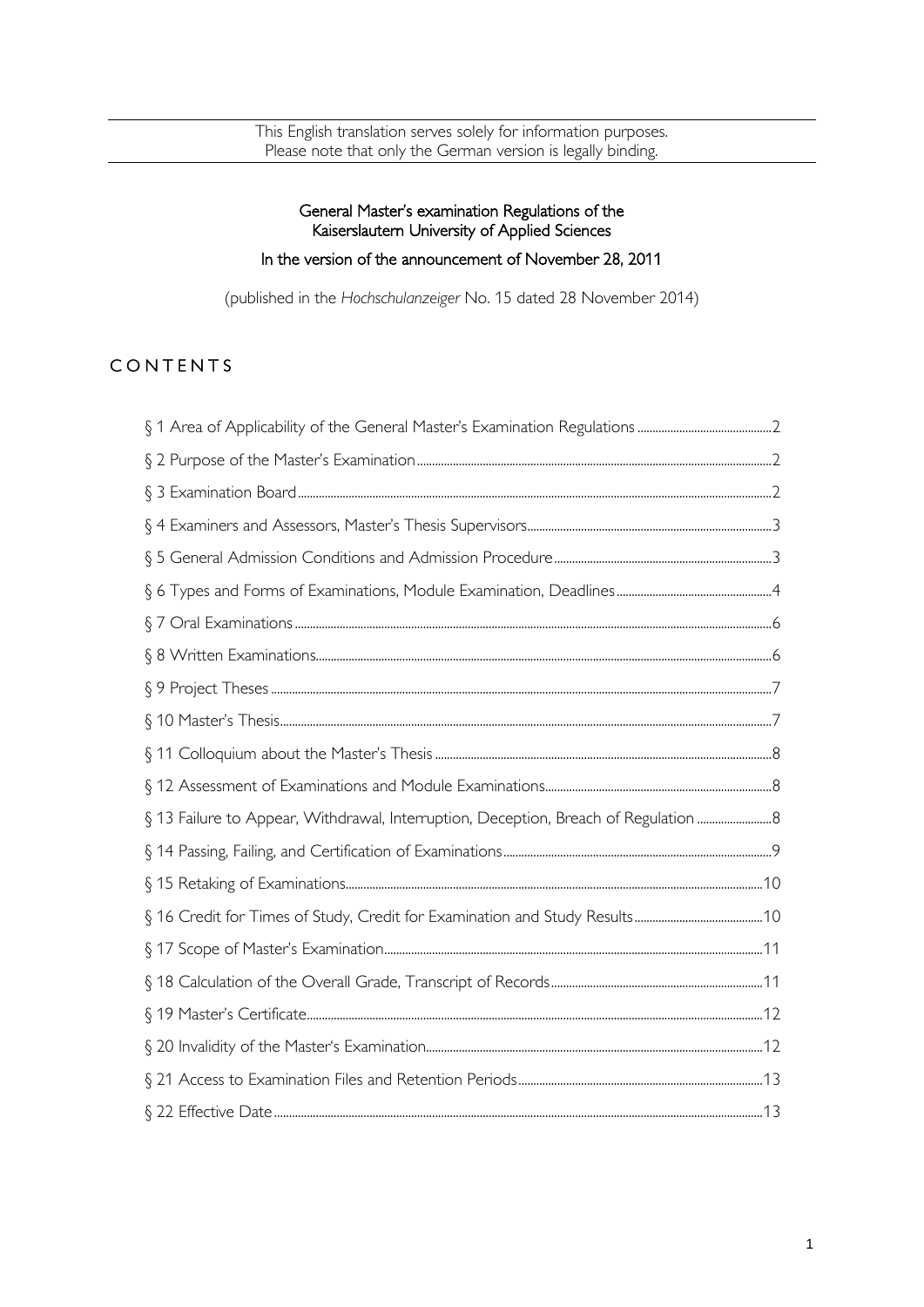### <span id="page-1-0"></span>§ 1 Area of Applicability of the General Master's Examination Regulations

(1) The General Master's Examination Regulations comprise the general process regulations that apply for all Consecutive Master's examinations to be given at the Kaiserslautern University of Applied Scienc- $AC$ 

(2) At the Kaiserslautern University of Applied Sciences, a Joint Examination Commission has been established. The Joint Examination Commission coordinates the uniform application of the General Bachelor's and Master's Examination Regulations and is responsible for dealing with examination affairs spanning more than one degree program. The members include the Chancellor of the Kaiserslautern University of Applied Sciences, the respective chairpersons of the Examination Boards, the director of the Department of Study and Examination Affairs, and a member of the Senate from the group of the students. The chair is the Chancellor.

(3) Subject-specific examination regulations regulate die subject-specific prerequisites for participation in examinations as well as the prerequisites for examinations. They regulate, in particular:

- 1. the title of the Master's degree,
- 2. the number of subject-specific semesters in which the degree program and the Master's examination can generally be completed fully (regular duration of studies),
- 3. the examination-relevant subject matter and the scope of the courses needed for successful completion of the studies,
- 4. the type and form of examinations and the times at which these shall be taken,
- 5. the duration of the examinations, the determination of the examination results and of the overall examination result, and
- 6. study stays abroad, provided these are mandatory.

#### <span id="page-1-1"></span>§ 2 Purpose of the Master's Examination

The purpose of the Master's examination is to determine whether the students are able to comprehend and critically assess the full range of interdependencies of their study subject, have the competence to develop, implement, and apply abstract and analytical concepts, are capable of applying scientific methods and knowledge independently to complex problems, and have acquired the advanced professional skills needed for entering the job market and doing applied research.

### <span id="page-1-2"></span>§ 3 Examination Board

(1) The Department Councils appoint Examination Boards for dealing with issues relating to examinations. The Examination Boards are supported in the management of examination matters by the Examination Office.

(2) The Examination Boards are primarily composed of university lecturers. The students and the staff pursuant to Sec 37 (2) No. 3 and 4 of the Higher Education Act (*HochSchG*) shall appoint at least one member each.

(3) The members are appointed by the respective Department Council; the chairperson and the deputy chairperson are appointed by the Examination Board. The chairperson and the deputy chairperson must be tenured professors. The term of office of the student members is one year, that of the other members is three years. Members who leave prematurely are replaced through by-election for the remainder of the term of office.

(4) The Examination Board shall ensure that the stipulations of the General Master's Examination Regulations and the respective subject-specific examination regulations are adhered to. When needed, the Examination Board shall submit a report to the respective Department Council(s) regarding the development of examination and study times, including the actual times needed to complete the Master's thesis, as well as the distribution of the subject-specific grades and the overall grades. The Examination Board shall make suggestions on revising the academic regulations and the subject-specific examination regulations.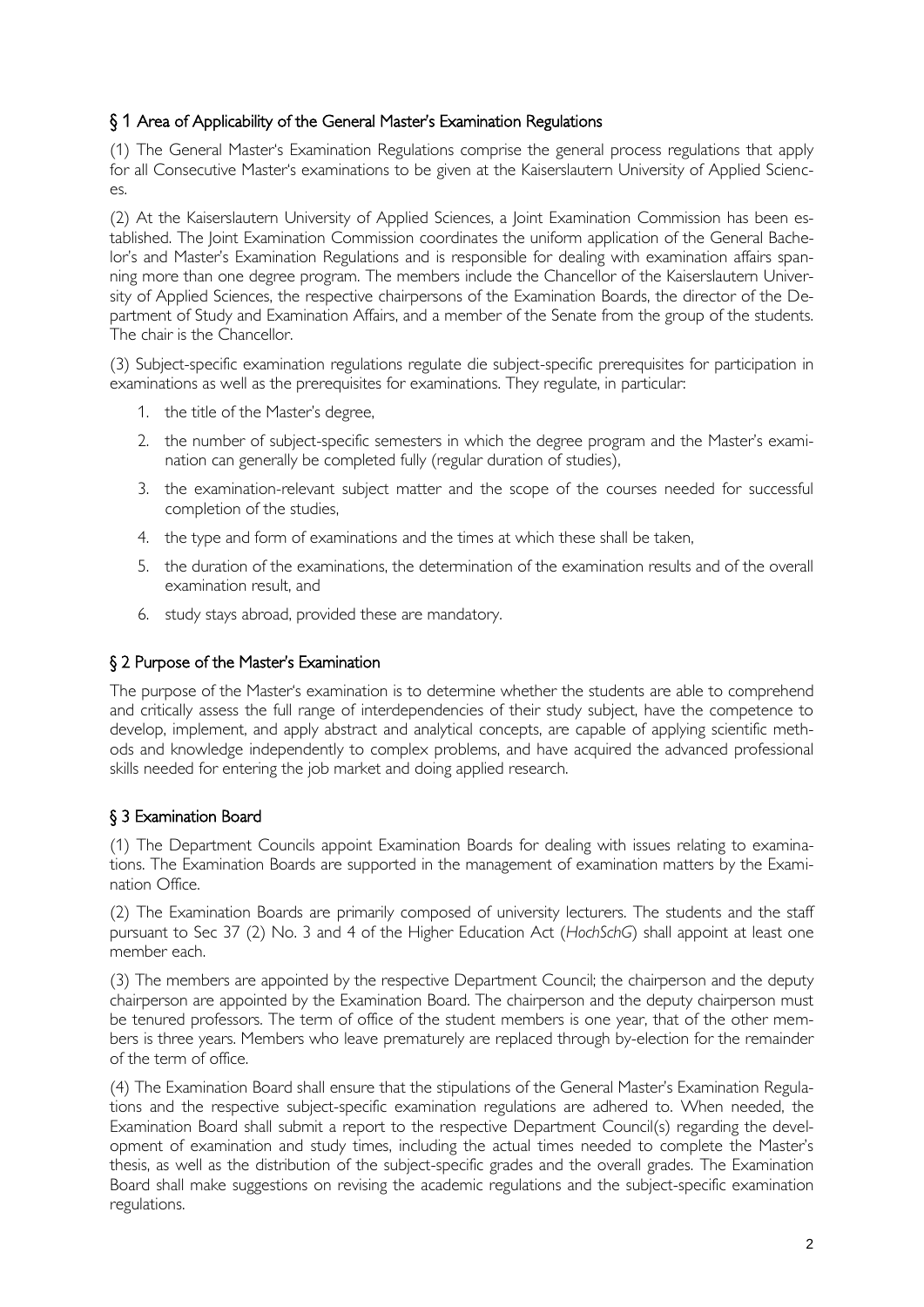(5) The Examination Board is responsible for the organization of the examinations and for making decisions regarding examination matters. It is responsible, in particular, for decisions about appeals against decisions made in examination processes and shall ensure that a decision can generally be made about an appeal within three months after it has been lodged. It schedules the examination dates and the times allowed for completion in consultation with the examiners and determines the deadlines for registration and, if applicable, the deadline when the application for admission to the examinations has to be submitted the latest together with the required documents. The Examination Board shall ensure that examination dates, the time allowed for completion, and registration deadlines are published no later than at the beginning of the lecture period of the respective semester.

(6) The Examination Board may generally transfer its tasks to the presiding member for all regular cases; this does not apply to appeals and to the report to the departments.

(7) Members who do not fulfill the prerequisites in accordance with Sec 25 (5) of the Higher education Act (*HochSchG*) have no right to vote in decisions made by the Examination Board regarding the assessment of and credit for examinations. The members of the Examination Board have the right to be present during all examinations; student members may only be present if they have not registered themselves for the same examination during the same period.

(8) The meetings of the Examination Board are not open to the public. A representative of the Examination Office shall attend the meetings of the Examination Board in an advisory capacity. The members of the Examination Board are obliged to adhere to official secrecy. If they are not civil servants, the chairperson or the deputy chairperson shall swear them to secrecy.

(9) The Examination Board makes its decisions by adopting resolutions. The Examination Board shall constitute a quorum if at least half of the members including the presiding member are present. In the event of a tied vote, the presiding member shall cast the deciding vote.

#### <span id="page-2-0"></span>§ 4 Examiners and Assessors, Master's Thesis Supervisors

(1) The Examination Board appoints examiners and assessors as well as supervisors of Master's theses.

(2) Examiners are professors, honorary professors, university lecturers, and teachers for special purposes. In the case of particular reasons, the Examination Board may also appoint persons with professional experience, assistants, as well as lecturers from foreign higher education institutions with a qualification equivalent to that of the persons listed in Sentence 1 as examiners. Unless compelling reasons demand otherwise, examiners must have been accountable for their own, independent teaching at an institution of higher education in the subject to be examined.

(3) Only persons who have obtained a degree in a comparable field that is at least equivalent can be appointed as assessors.

(4) The Examination Board shall ensure that the students are given the names of the examiners and the assessors on time.

(5) The topic of a Master's thesis shall be issued by the supervisor of the Master's thesis following approval by the Examination Board. Only persons who are authorized to administer examinations may be appointed as supervisors..

(6) The students may suggest the supervisor for their Bachelor's thesis. Such a suggestion does not confer any legal entitlement.

(7) Examiners and assessors are obliged to adhere to official secrecy. If they are not civil servants, the chairperson or the deputy chairperson shall swear them to secrecy.

#### <span id="page-2-1"></span>§ 5 General Admission Conditions and Admission Procedure

(1) Admission for enrollment in Master's degree programs requires students to be in possession of a first undergraduate university degree and proof of the special admission requirements defined in the subjectspecific examination regulations. In justified exceptions, admission may be granted to a Master's degree program pursuant to Sec 19 (2) Sentence 2 of the Higher Education Act (HochSchG) before the final examinations of a Bachelor's degree program have been completed, provided there is a reasonable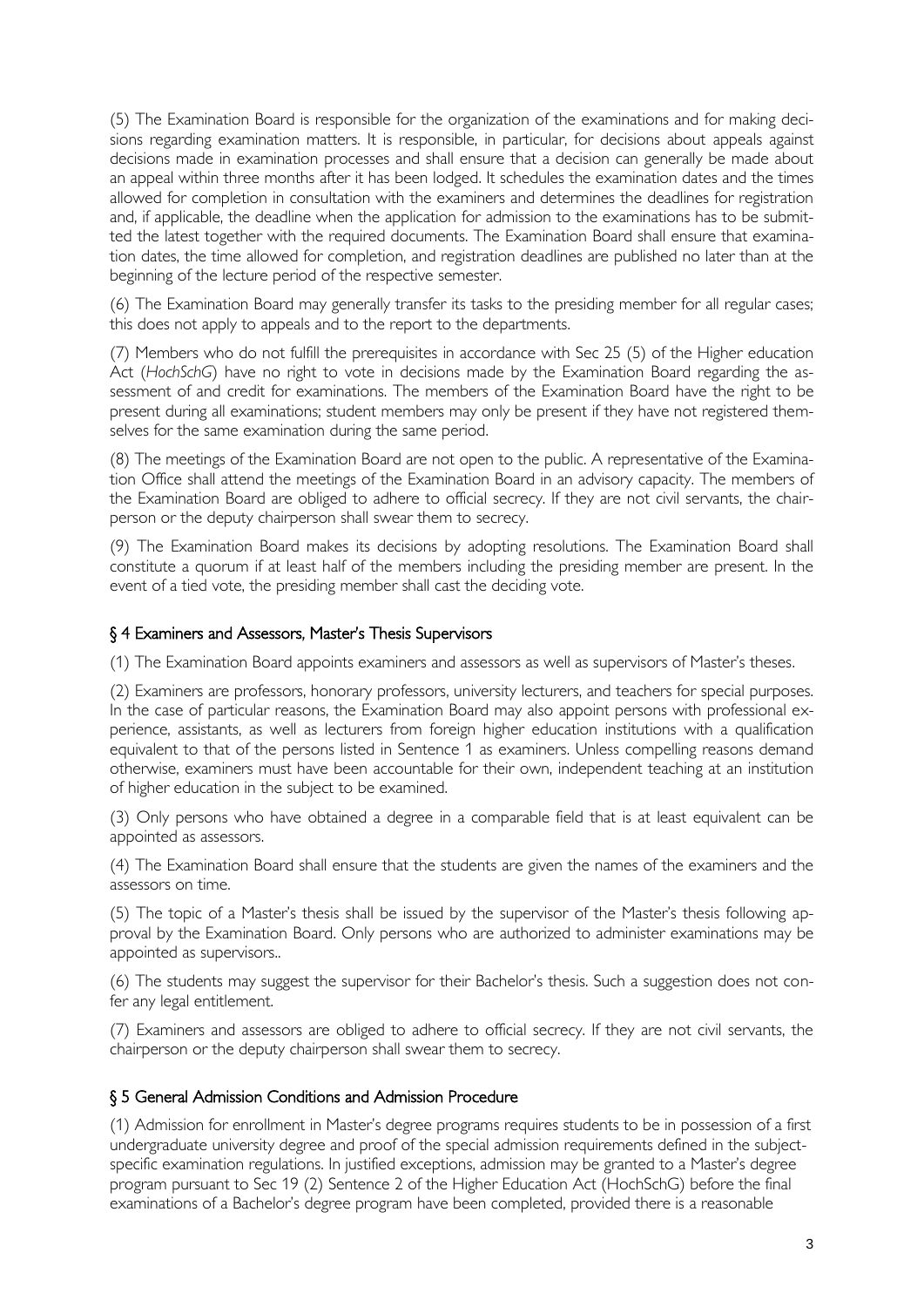chance that the degree will be obtained within one semester after enrollment in the Master's degree program. This shall be demonstrated through suitable documents. The academic achievements from the Bachelor's degree program that have not been completed yet must not exceed 25 ECTS credit points, unless the subject-specific examination regulation stipulates otherwise. The enrollment becomes invalid if proof of the admission requirements is not submitted by the end of the first semester.

(2) The subject-specific examination regulations shall define the minimum number of ECTS credit points for which proof must be submitted at the beginning of the studies, and the number of ECTS credit points from which admission is possible under the condition of providing evidence of additional ECTS credit points. These may, for example, be fulfilled by credit being given for additional Bachelor's degree modules, times of study spent abroad, or pertinent professional experience following the Bachelor's degree. The Examination Board shall inform the admitted students in writing of the conditions prior to the start of the Master's degree study. The conditions may be fulfilled prior to or during the studying of the Master's modules. All conditions must be fulfilled at the latest when the master's thesis is registered.

(3) Only students enrolled at the Kaiserslautern University of Applied Sciences in the degree program of which an examination is part may be admitted to this examination. By way of derogation, the respective subject-specific examination regulations may also permit admission of students enrolled in other degree programs of the Kaiserslautern University of Applied Sciences.

(4) In the event of special reasons, previous academic achievements may be demanded for admission to an examination due to subject-specific requirements. This is stipulated in the respective applicable subject-specific examination regulations.

(5) For participation in examinations, written and binding registration submitted to the Examination Office within the registration period is required (exclusion period). The registration dates shall be announced to the students at the start of the lectures of the respective semester, but no later than four weeks prior to the registration deadline. The dates of the examinations shall be announced no later than two weeks after the start of lectures.

(6) Withdrawal from an examination is possible without providing reasons up to one week prior to the date of the examination or the issue of the topic, respectively the start of the project. Contrary to the provisions of the German Civil Code (*Bürgerliches Gesetzbuch*), the next working day shall not replace a Sunday, legal holiday, or Saturday (Sec 31 (3) Sentence 2 of the German Administrative Law Act (*Verwaltungsverfahrensgesetz*). In the subject-specific examination regulations, the deadline for withdrawing from an examination may be shortened to up to the date of the examination or the issue of the topic, respectively the start of the project.

(7) Registration by students in accordance with Para. (5) and (6) may also be done via the Internet (websites of the Examination Office) if the Examination Office provides this possibility. For written registrations, the date of receipt shall be decisive.

(8) In case of doubt, the Examination Board shall make the final decision about admission to an examination.

#### <span id="page-3-0"></span>§ 6 Types and Forms of Examinations, Module Examination, Deadlines

(1) Examinations take the form of either exams or assignments. Assignment grades shall not be part of the overall grade in accordance with Sec 19 (1). Examinations may consist of several separate parts (components) or may be assessed according to different academic categories (partial assessments

(2) Examinations are assigned to modules. The module examination comprises all the examinations of a module. In general, the module examination consists of an examination that encompasses the subject areas of all courses taught in this module. The module examination is considered passed if all examinations pertaining to this module have been passed. If this is the case, the credit points (ECTS) of this module are awarded.

(3) Types of examins are

- 1. oral examinations IAW Sec 7,
- 2. written examinations IAW Sec 8,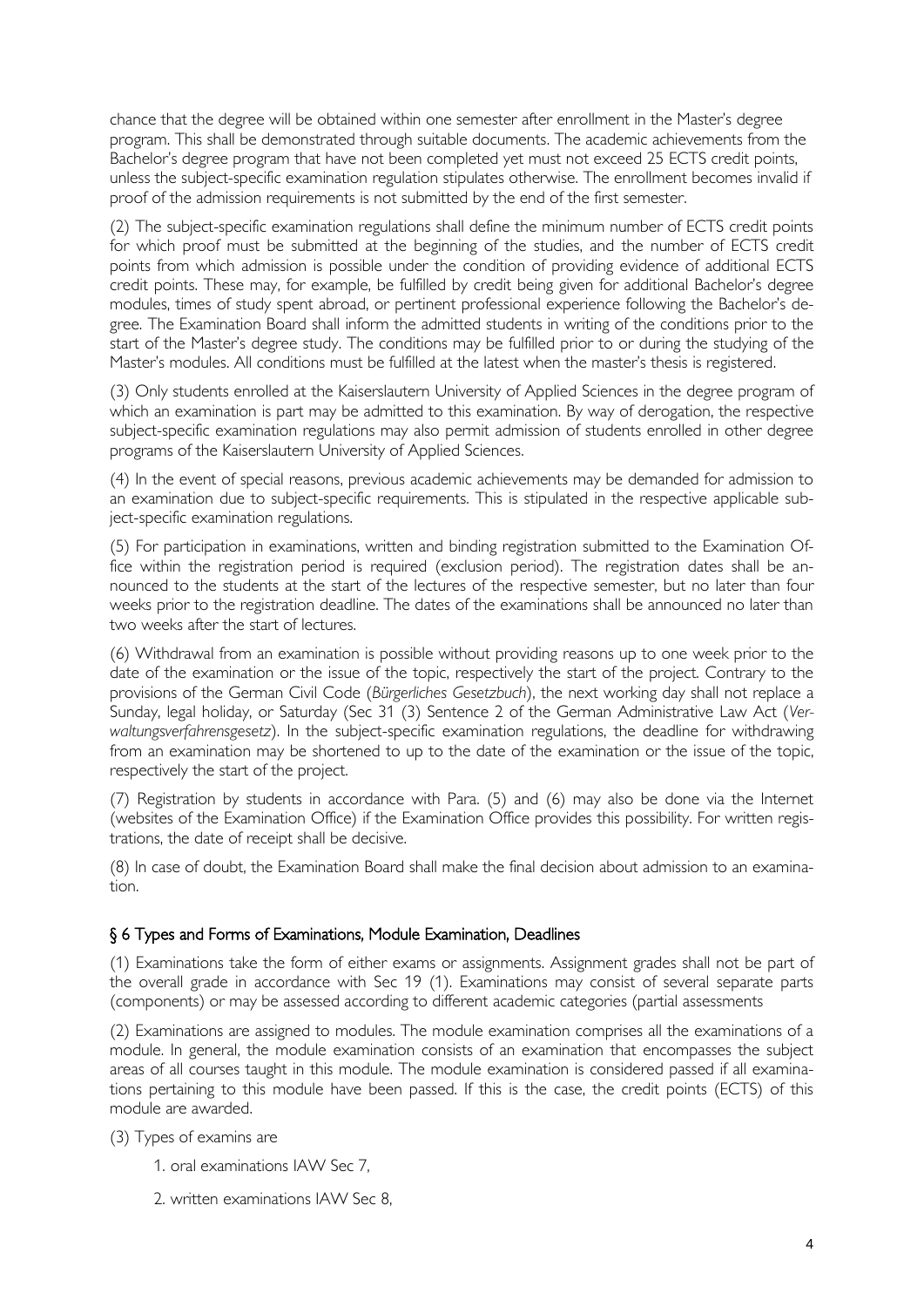3. project theses IAW Sec 9,

4. the Master's thesis IAW Sec 10,

5. colloquium IAW Sec 11.

The subject-specific examination regulations may regulate additional, competence-oriented types of assignments, such as learning portfolios, learning diaries, simulations.

(4) The form of the respective examination to be taken is determined in the applicable subject-specific examination regulations or, if such a stipulation is missing or not conclusive in the subject-specific examination regulations, it shall be announced no later than at the beginning of the course.

(5) The assignments are defined in the respective applicable subject-specific examination regulations. The form of the assignment to be delivered shall be announced by the respective lecturer to the students no later than at the beginning of the course..

(6) If a student can provide prima facie evidence that he or she is unable to perform examinations in part or in whole during the set period of time or in the prescribed form due to a prolonged or permanent disability, the Examination Board shall allow the student to take the examination within an extended period of time or to take equivalent examinations in a different form. Presentation of a medical certificate may be demanded.

(7) During examinations, the needs of students with disabilities shall be taken into consideration in order to ensure equality of opportunity for them.

(8) If meeting the deadline for registering for or taking or retaking an examination depends on times of study, extensions and interruptions shall not be taken into account as long as they were caused by

- 1. participation in legally or statutorily designated bodies of an institution of higher education, a student body, or a student union,
- 2. illness, a disability, or other reasons that the student is not responsible for,
- 3. pregnancy or the raising of a child,
- 4. care for a dependent relative,
- 5. company affairs in the context of a part-time, career-integrated, or cooperative degree program

In the case of No. 3, the student must be enabled to at least make use of the statutory periods of time allowed by the Maternity Protection Act (*Mutterschutzgesetz*) and the periods of time stipulated by the German Federal Act on the Payment of Child Raising Benefit and Child Raising Leave (*Bundeselterngeldund Elternzeitgesetz*). In addition, a proper, relevant period of study abroad for up to two semesters is not taken into account either; this does not apply to periods of studying abroad that are prescribed as obligatory by the respective applicable subject-specific examination regulations.

(9) The examinations may also be taken prior to the end of the prescribed periods of time, provided the prerequisites for admission to the examination are fulfilled.

(10) The subject-specific examination regulations may stipulate that an examination is considered a failed first attempt if the registration deadline is missed by at least two semesters.

(11) The subject-specific examination regulations may stipulate compulsory elective modules that the students must select from the courses offered. Unless stipulated otherwise in the subject-specific examination regulations, a compulsory elective module shall be considered taken at the latest when the student registers for an examination assigned to this module. The associated examinations must be passed in accordance with the stipulations of these regulations. The subject-specific examination regulations may prescribe that and under which conditions an elective may be changed, provided the examinations of this module have not been passed completely. Such a change shall be reported to the Examination Office in writing and must be made no later than at the last retake possibility within the period of time allowed for withdrawal from an examination without a legitimate reason in accordance with Sec 5 (4). For the calculation of the overall grade, the module grades of the compulsory elective modules shall be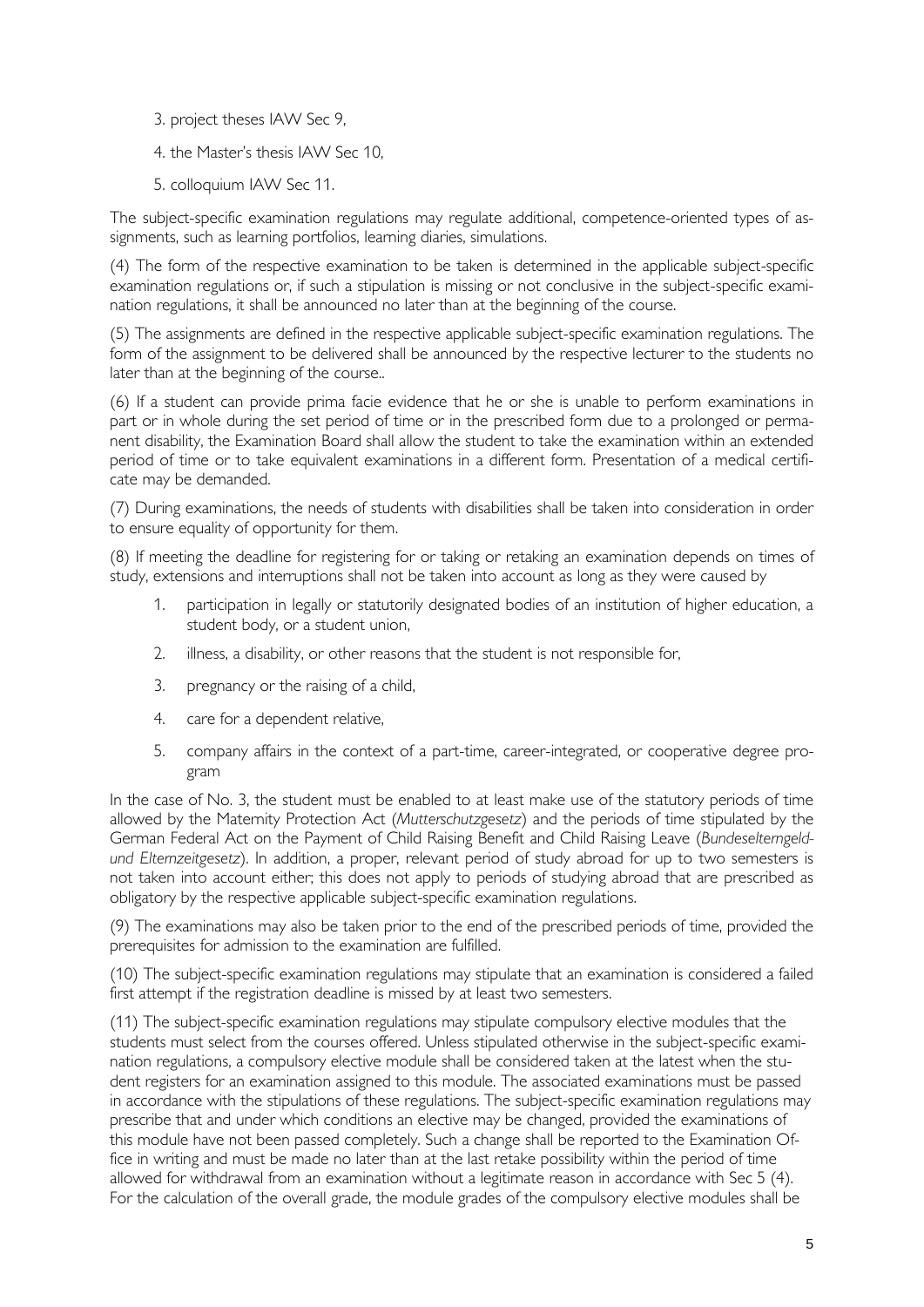taken into account as selected by the students. If it is possible to sign up for more compulsory elective modules than necessary, the excess portion shall not be considered in the calculation of the overall grade.

# <span id="page-5-0"></span>§ 7 Oral Examinations

(1) In oral examinations, the students shall demonstrate that they comprehend the interdependencies of their examination subject and are able to relate specific questions to these contexts. Oral examination shall furthermore determine whether the students have broad basic knowledge.

(2) Oral examinations shall be given by several examiners or by one examiner in the presence of an assessor (IAW Sec 4 (4). Oral examinations are either individual exams or group exams. No more than five students must participate in a group exam.

(3) Oral examinations shall generally last 20 minutes per student; the minimum duration shall be 15 minutes.

(4) The main topics and results of the oral examination shall be recorded in minutes. In the case of Para. (2) Sentence 1, 2nd half-sentence, the examiners shall consult the assessor prior to determining the grade in accordance with Sec 12 (1).

(5) The taking of minutes exclusively in electronic form shall be precluded. The result shall be announced to the students after the conclusion of the oral examination.

(6) Students who intend to take the same examination at a later date shall be admitted as observers provided there is enough space in the room and provided the student(s) to be examined do not voice any objection.

(7) At the request of a student, the central equal opportunities officer or the equal opportunities officer of the department may attend the oral examination.

### <span id="page-5-1"></span>§ 8 Written Examinations

(1) Written examinations are either written tests or coursework. They are intended to demonstrate that students are able to identify problems within a limited period of time and develop solutions using subject-specific methods.

(2) Written tests shall last for a minimum of 60 minutes in the case of examinations for lectures that are assigned a maximum of 3 ECTS credit points, at least 90 minutes in all other cases, and a maximum of 180 minutes. In particularly justified cases, the subject-specific examination regulations may prescribe different stipulations for individual examinations. The time allowed for completion of the individual written examinations shall be determined by the Examination Board based upon the proposal of the respective examiner.

(3) Written coursework is done either individually or in groups. In the case of group work, the contribution of the individual students that is to be graded must be clearly distinguishable and assessable. The design and the time allowed for completion shall be stipulated by the respective applicable subjectspecific examination regulations.

(4) Written examinations shall generally be assessed within a period of four weeks. In justified cases, the Examination Board may decide on a longer period of assessment.

(5) Written examinations shall take place throughout the course of the degree program..

(6) Written examinations according to the multiple-choice process shall be precluded.

(7) Multimedia-based examinations ("e-exams") shall be permitted provided they are suitable for providing evidence in accordance with Para. (1) or of contributing to that; if necessary, they may be supplemented by other types of examinations. Multimedia-based examination questions shall, in general, be drawn up by two examiners. Prior to the administration of multimedia-based examinations, it shall be ensured that the electronic data can be identified unambiguously and can be associated with the candidates distinctively and permanently. The examination shall take place in the presence of a competent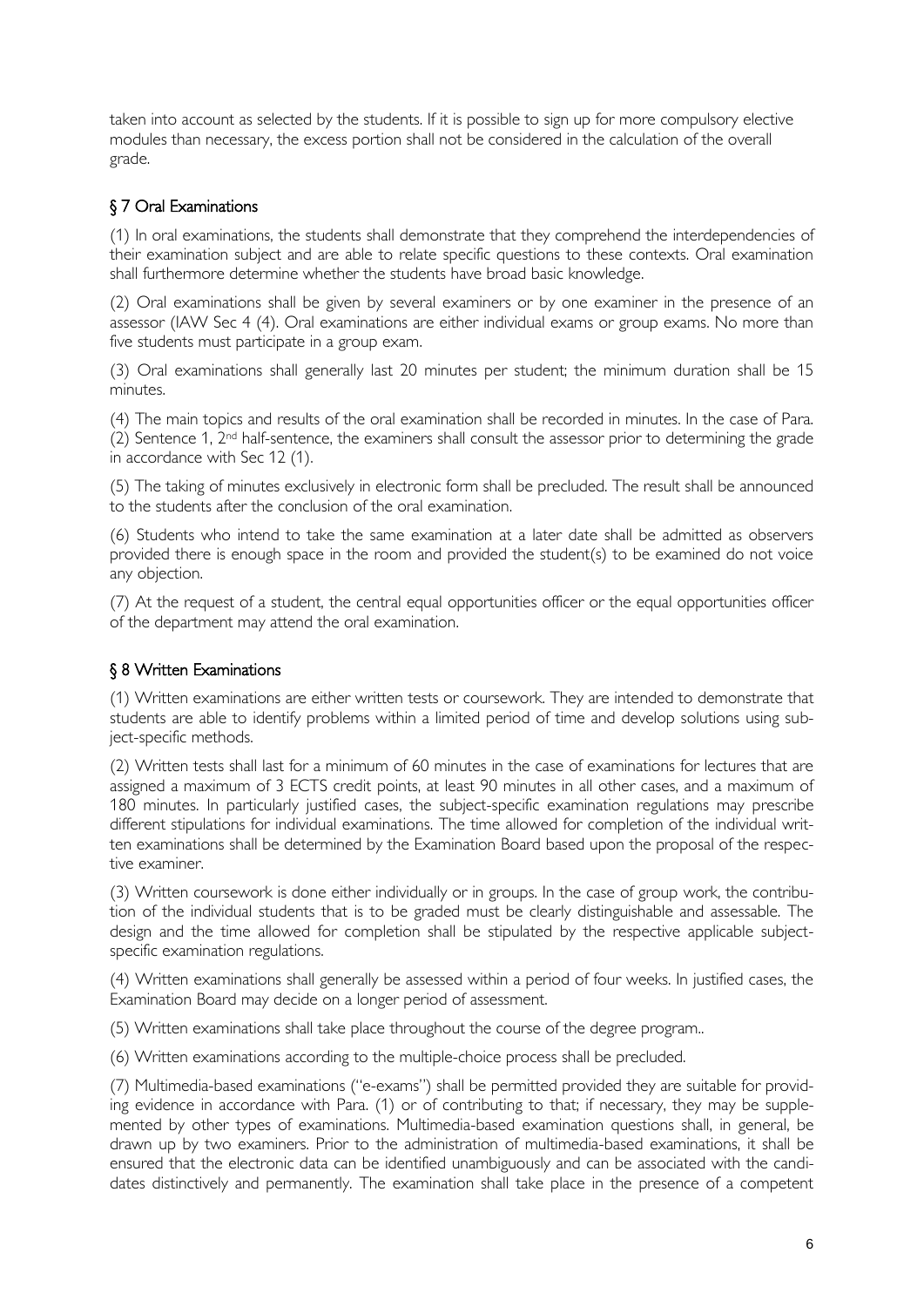person. In accordance with the stipulations of Sec 14 (2), the candidates shall be given the opportunity to view the multimedia-based exam as well as the result they achieved.

(8) Minutes shall be taken regarding the course of written tests as well as multimedia-based examinations. These minutes shall include at least the name of the minute taker and the names of the examination candidates, the start and end times of the examination, as well as possible incidents.

### <span id="page-6-0"></span>§ 9 Project Theses

(1) Project theses are generally used to demonstrate the ability to work in a team and especially the ability to develop, enforce, and present concepts. Here the students shall demonstrate their ability to define goals when working on a major task and to develop interdisciplinary solution approaches and concepts. In the case of group work, the contribution of the individual students that is to be graded must be clearly distinguishable and assessable.

(2) The design and the time allowed for completion shall be stipulated by the respective subject-specific examination regulations.

(3) The date and time of issue and the date and time of submission shall be recorded in writing. If the project thesis is not submitted on time, it shall be considered failed.

### <span id="page-6-1"></span>§ 10 Master's Thesis

(1) The Master's thesis is a graded examination. Its objective is to demonstrate that the students are capable of independently working on a subject-specific problem within a given period of time using scientific methods.

(2) The topic of the Master's thesis can be issued by any of the people authorized to administer examinations pursuant to Sec 4 (2) (Master's thesis supervisors) following approval by the Examination Board. The students shall ensure that they receive the topic of their Master's thesis no later than at the beginning of the semester after which they have taken all examinations in accordance with the respective applicable subject-specific examination regulations. If this deadline is missed by two semesters, the Master's thesis is considered a first failed attempt. At the request of the students, the Examination Board shall ensure that they receive a topic for their Master's thesis on time. The date of issue, the name of the supervisor, and the topic shall be documented in writing at the Examination Office.

(3) The time allowed for completion of the Master's thesis shall be a maximum of six months and shall be determined in the respective subject-specific examination regulations. It starts with the issue. In justified cases, the Examination Board may, upon justified request, make an exception and extend the time allowed for completion by up to six weeks.

(4) The topic, the research questions, and the volume of the Master's thesis must be such that completion is possible within the period allowed for completion. The topic may only be returned once and only during the first third of the time allowed for completion. The students shall be given the opportunity to make suggestions regarding the topic of their Master's thesis.

(5) The Master's thesis may be written in German or, with the approval of the supervisor, in English. The subject-specific examination regulations may stipulate that the Master's thesis may also be written in another language. The choice of language shall be indicated when registering for the Master's thesis.

(6) If stipulated in the respective subject-specific examination regulations, Master's theses written as group work may also be permitted, provided the contribution of the individual students that is to be graded can be clearly distinguished and assessed and provided the stipulations pursuant to Para. (1) are fulfilled.

(7) The Master's thesis shall be submitted on time. When submitting the thesis, the student shall affirm in writing that he/she is the sole author of the thesis – in case of a group thesis, the sole author of the respectively marked portion of the thesis - and did not use any sources and auxiliary materials other than those stated. The date and time of submission shall be documented in writing at the Examination Office. If the Master's thesis is not submitted on time, it shall be considered failed.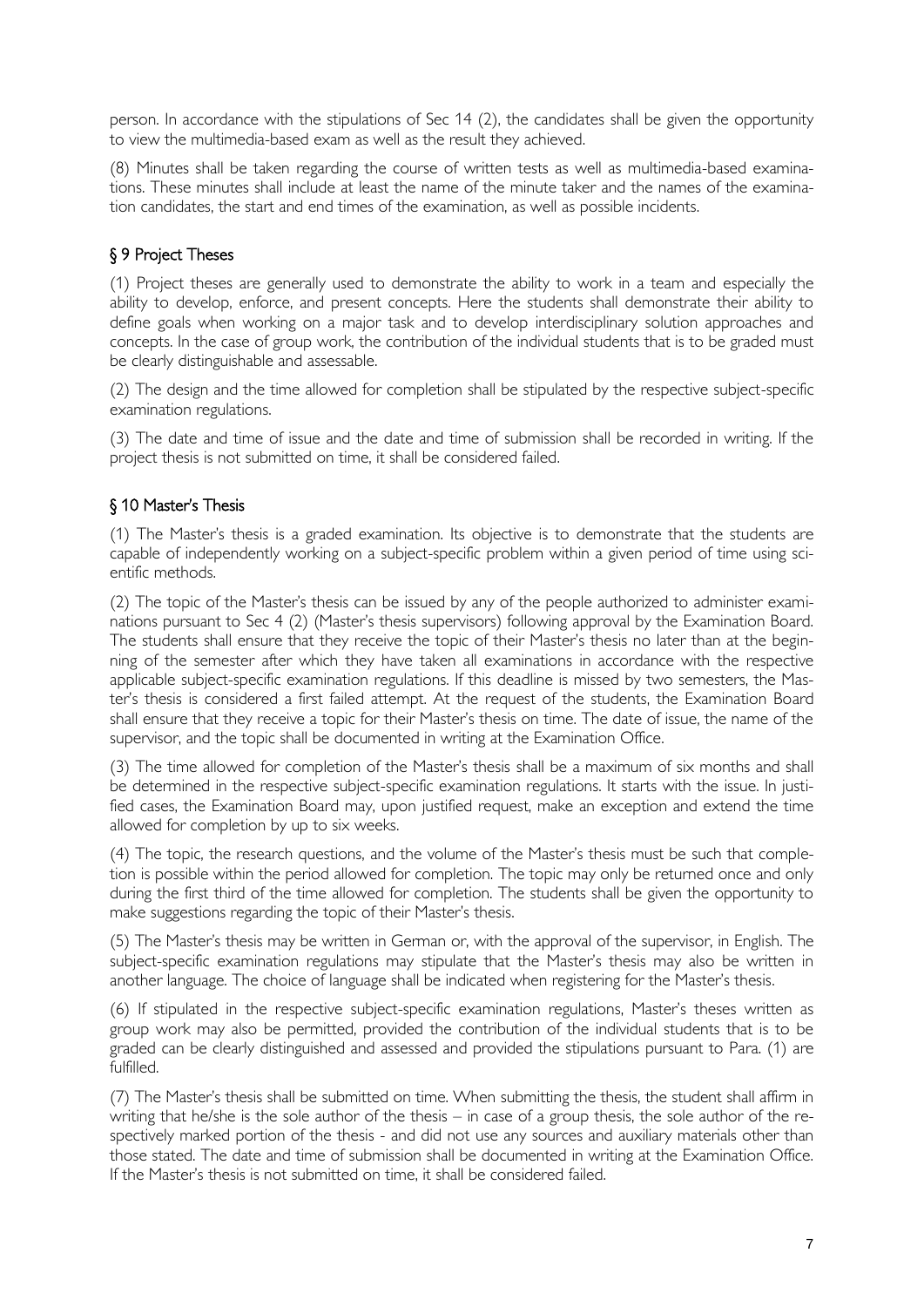(8) The Master's thesis shall be assessed by two persons who are authorized as examiners pursuant to Sec 4. One of these two persons shall have been the supervisor of the thesis. One examiner must be a professor. The Master's thesis shall generally be assessed within a period of six weeks, and justification shall be given for the assessment. The assessment shall be made in writing.

### <span id="page-7-0"></span>§ 11 Colloquium about the Master's Thesis

The students shall present their Master's thesis in a colloquium (oral examination). The earliest date for the colloquium is after two thirds of the time allowed for completion of the Master's thesis have elapsed. The duration of the examination shall be stipulated by the respective subject-specific examination regulations. The colloquium shall take place in front of an Examination Board consisting of at least the supervisor of the Master's thesis and one additional examiner pursuant to Sec 4 (2). Sec 7 (4) to (7) shall be applicable correspondingly.

# <span id="page-7-1"></span>§ 12 Assessment of Examinations and Module Examinations

(1) Examinations shall be assessed by the respective examiners. For the assessment, the following grades shall be used:

| 1.0; 1.3      | $=$ very good (sehr gut) $=$        | an outstanding result                                                                                                         |
|---------------|-------------------------------------|-------------------------------------------------------------------------------------------------------------------------------|
| 1.7; 2.0; 2.3 | $=$ good (gut)                      | a result considerably above the average requirements                                                                          |
| 2.7; 3.0; 3.3 | $=$ satisfactory (befriedigend) $=$ | a result that corresponds to average requirements                                                                             |
| 3.7; 4.0      | $=$ sufficient (ausreichend) =      | a result that still meets the requirements despite its<br>shortcomings                                                        |
| 5.0           |                                     | $=$ insufficient (nicht ausreichend) $=$ a result that does not meet the requirements any-<br>more due to major shortcomings. |

Assignments may also be assessed as "passed (*bestanden*)", respectively "failed (*nicht bestanden*)". An examination is passed if it, respectively its components or partial assessments, have been assessed with at least "sufficient (*ausreichend*)" or "passed (*bestanden*)".

(2) If the assessment is done by several examiners and their assessments of the examination results do not match, the grade shall be calculated from the arithmetic mean by rounding to the nearest permissible grade pursuant to Para. (1). If the arithmetic mean is exactly in the middle between two permissible grades, it shall be rounded off to the next-lower grade. If the number of "insufficient (*nicht ausreichend)"* assessments equals the number of "sufficient (*ausreichend*)" and better assessments, another examiner shall be appointed pursuant to Sec 4. If the majority of the assessments are "sufficient (*ausreichend*)" and better, the grade shall be calculated from these assessments pursuant to Sentences 1 and 2. If the majority of the assessments are "insufficient (*nicht ausreichend*)", the examination shall be considered failed.

(3) Be If an examination consists of several components or contains partial assessments, the grade shall be calculated from the weighted average of the assessments if ECTS credit points are assigned to the components or to the partial assessments or if another weighting is defined in the subject-specific examination regulations; otherwise, it shall be calculated from the arithmetic mean of the assessments through rounding to the nearest permissible grade pursuant to Para. (1). If the weighted average or the arithmetic mean is exactly in the middle between two permissible grades, it shall be rounded off to the next-lower grade. If a component or a partial assessment is assessed with "insufficient (*nicht ausreichend*)", the grade of the examination shall be "insufficient (*nicht ausreichend*)".

(4) The assessment of the passed module examination (module grade) shall be calculated from the grades of all examination results of this module weighted in accordance with the subject-specific examination regulations. For the result of this assessment, only the first decimal after the decimal point shall be considered; all further decimals shall be deleted without rounding.

# <span id="page-7-2"></span>§ 13 Failure to Appear, Withdrawal, Interruption, Deception, Breach of Regulation

(1) An examination shall be considered "insufficient/failed (*nicht ausreichend*)" if a student who is registered for an examination fails to appear at this examination without justified cause, or withdraws from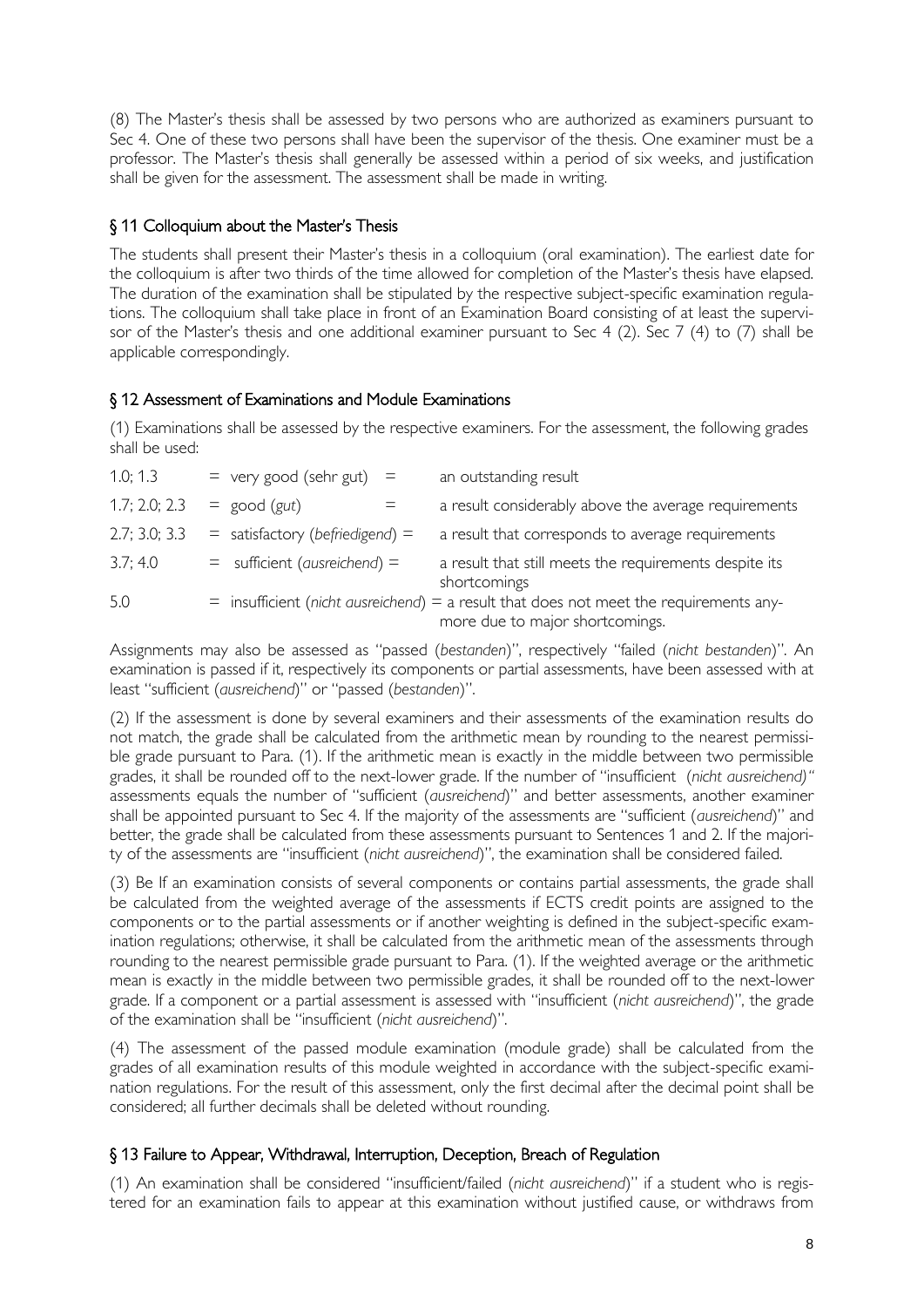the examination without justified cause after expiration of the withdrawal period, or interrupts the Master's thesis without justified cause. The same applies if a written examination is not completed within the prescribed time allowed for completion.

(2) The reasons claimed for failure to appear for an examination or for withdrawal after expiration of the withdrawal period or for interruption of the Bachelor's thesis must be provided to the Examination Board without delay and in writing, and probable cause must be shown. If illness was the cause, a medical certificate must be presented that confirms the inability to take the examination on the date of the examination. The medical certificate must be submitted to the Examination Office no later than at the end of the third working day following the date of the examination, respectively the start of the interruption. Saturdays are not considered as working days. In the event of a second withdrawal for medical reasons in the same subject area, a medical certificate issued by a public health official is required. Illness of a student's child of whom he or she is the sole carer shall be deemed equivalent to an illness of the student himself/herself. If the Examination Board accepts the reasons, a new examination date shall be scheduled, taking into account Sec 15 (3). If the reasons are not accepted, this examination shall be considered "insufficient/failed (*nicht ausreichend*)".

(3) If students attempts to influence the result of their examination through deception or through the use of unauthorized auxiliary materials, their examination shall be graded as "insufficient/failed (*nicht ausreichend*)". The decision about whether the examination result has been influenced as stated in Sentence 1 shall be made by the Examination Board. In serious cases, the Examination Board may bar students from taking further examinations. Items suspected of being non-permissible auxiliary means shall be handed over to the proctors upon request. Students who do not comply with such a request may be barred from continuing the examination. Such items shall be returned by the chairperson of the Examination Board at the very latest once the decision about whether or not the examination result was influenced has become non-appealable.

(4) In addition to the submission of written copies, the Master' thesis shall also be submitted as a copyable, text-based PDF file to enable detection of possible deception attempts by means of a computerbased plagiarism check. This also applies to other suitable assignments and examinations, provided it was announced by the examiner when issuing the topic and the research questions. When submitting the thesis, the student shall affirm in writing that he/she is the sole author of the thesis – in case of a group thesis, the sole author of the respectively marked portion of the thesis -, did not use any sources and auxiliary materials other than those stated, and was informed of the possibility of an automated plagiarism check of his/her work. For data protection reasons, personal data shall not be used when the work is entered into the respective database and is checked. If deception is suspected in practical semester reports and Master's theses, the supervisor shall be required to make a written statement.

(5) Students who disrupt the orderly conduct of the examination may be barred by the respective examiner or proctor from continuing the examination. In such a case, the Examination Board shall make a decision about how to assess the respective examination.

(6) Decisions pursuant to Para. (2) to (5) shall be communicated by the Examination Office to the students without delay and in writing, reasons shall be given, and information on legal remedies shall be included.

#### <span id="page-8-0"></span>§ 14 Passing, Failing, and Certification of Examinations

(1) The Master's examination shall be considered passed when all examinations have been passed and all other assignments in accordance with the respective subject-specific examination regulations have been graded at least as "sufficient (*ausreichend*)". The Master's examination shall be considered failed without the possibility of appeal if the retake possibilities of the examinations (Sec 15 (1) have been exhausted without success.

(2) The results of the written examinations shall be published. Within a period of four weeks following publication of the results, respectively following the start of lectures in the event that publication of the results takes place during the out-of-session period, the students shall be given the opportunity to access their own written exams under supervision. Objections to the assessment shall be submitted to the Examination Board in writing no later than four weeks after access is granted. In the event of a failed retake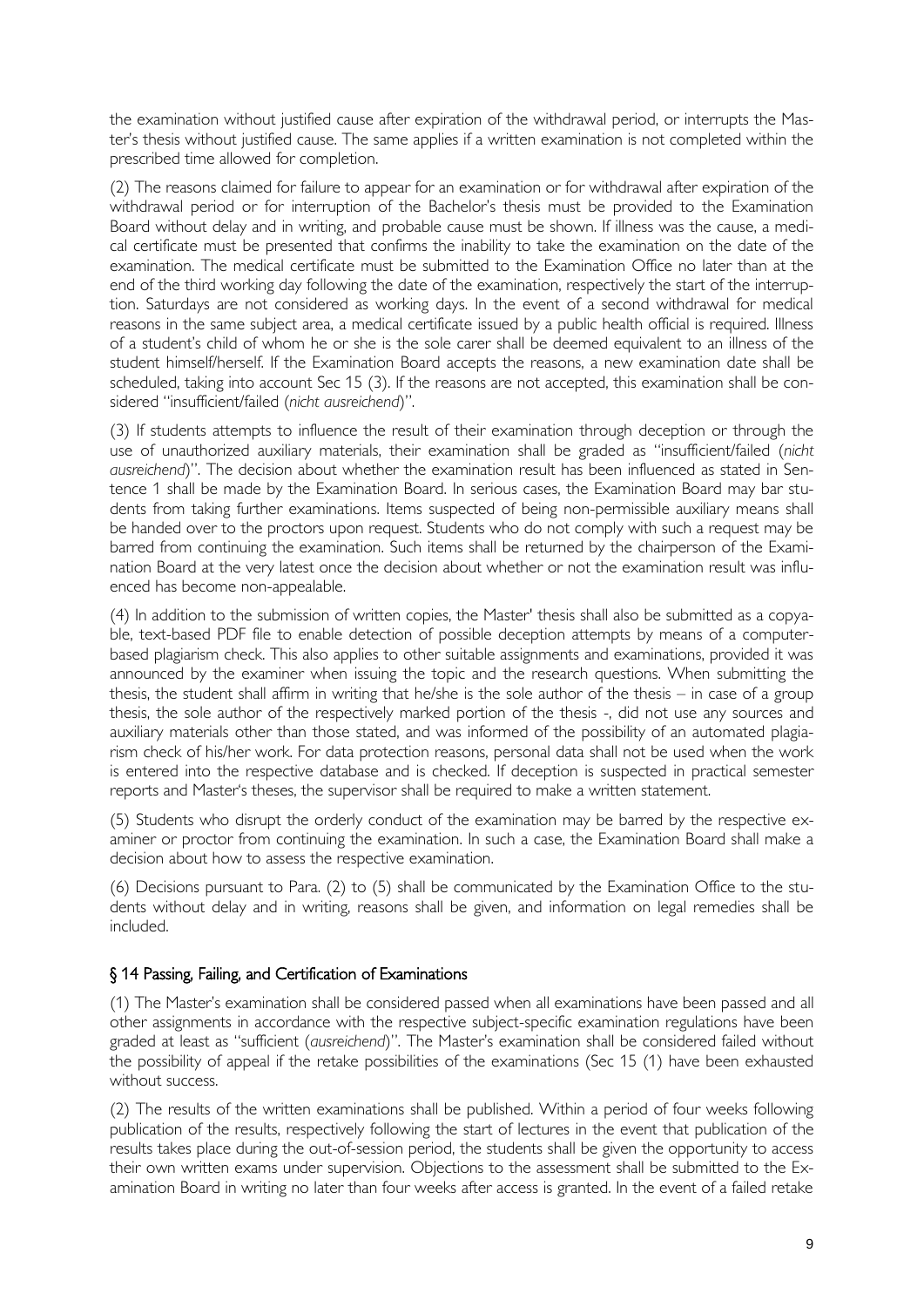examination or if the Master's thesis is failed, the students shall be notified in writing, including information on whether and, if so, during which time, the examination can be retaken again.

(3) If a student did not pass the Master's examination, he or she shall, upon request and upon provision of the necessary documentation, receive a certification summarizing the study and examination results obtained. A certification exclusively in electronic form shall be precluded.

### <span id="page-9-0"></span>§ 15 Retaking of Examinations

(1) With the exception of the Master's thesis and the colloquium, and in the case of a stipulation pursuant to Para. 3 also with the exception of the project thesis, examinations that were not assessed as either "sufficient (*ausreichend*)" or "passed (*bestanden*)" can be retaken twice. The subject-specific examination regulations may stipulate that assignments may be repeated more often. If single components of an examination are failed, only those parts need to be retaken. If examinations consist of components that are linked in terms of content or build on top of each other, all components must be retaken if at least one component was failed. This shall be indicated in the subject-specific examination regulations. Retaking of a passed examination shall not be permitted, with the exception of the colloquium, which must be retaken in case the Master's thesis is failed..

(2) The Master's thesis and the colloquium can each only be repeated once. A failed Master's thesis must be re-registered within three months of the date of the notification about the failure. If the colloquium is assessed as "not sufficient (*nicht ausreichend*)", the colloquium must also be retaken within three months.

(3) If subject-specific reasons exist, the number of possible repetitions of a project thesis may be limited to one repetition by the respective applicable subject-specific examination regulations.

(4) The retake examinations shall be taken during the examination dates of the subsequent semester. The students shall be registered by the Examination Office for those retake examinations that are already considered failed if registration is missed.

<span id="page-9-1"></span>(5) In the event a final retake examination is failed, it shall be assessed by two examiners.

### § 16 Credit for Times of Study, Credit for Examination and Study Results

(1) Credit shall be given for examination and study results acquired in degree programs at the Kaiserslautern University of Applied Sciences or at other national or international, state or state-recognized higher education institutions, provided the competencies and study results obtained therein do not differ significantly in terms of content, qualification level, and profile from those of the program for which the credit is to be given. A comprehensive assessment shall be made in such cases regarding the importance of the results for the achievement of the goals of the degree program and for the purpose of the examinations. In this sense, a major difference exists if the applicants are likely to be impeded from successfully completing their studies. The burden of proof regarding the assertion of major differences lies with the university. If credit shall be given for examination and study results acquired outside of Germany, the equivalency agreements approved by the Standing Conference of the Ministers of Education and Cultural Affairs (*Kultusministerkonferenz*, KMK) and the German Rectors' Conference (*Hochschulrektorenkonferenz*, HRK) as well as arrangements made in the context of university cooperation agreements shall be taken into account.

(2) Para. (1) also applies correspondingly to examination and study results acquired from staterecognized distance degree programs, for multimedia-supported examination and study results, as well as for examination or study results acquired by early entrance students and for examination and study results acquired at other educational institutions, particularly at state or state-recognized universities of cooperative education as well as at Technical and Engineering Colleges and Officers' Universities of the former German Democratic Republic.

(3) Equivalent skills and qualifications acquired outside higher education institutions shall be credited for up to a maximum of half of the ECTS credit points to be awarded for the Master's degree program..

(4) If examination and study results are credited, grades shall be transferred – provided the grading systems are comparable – and shall be included in the calculation of the overall grade. In the case of noncomparable grading systems, the remark "passed (*bestanden*)" shall be included. In the transcript of rec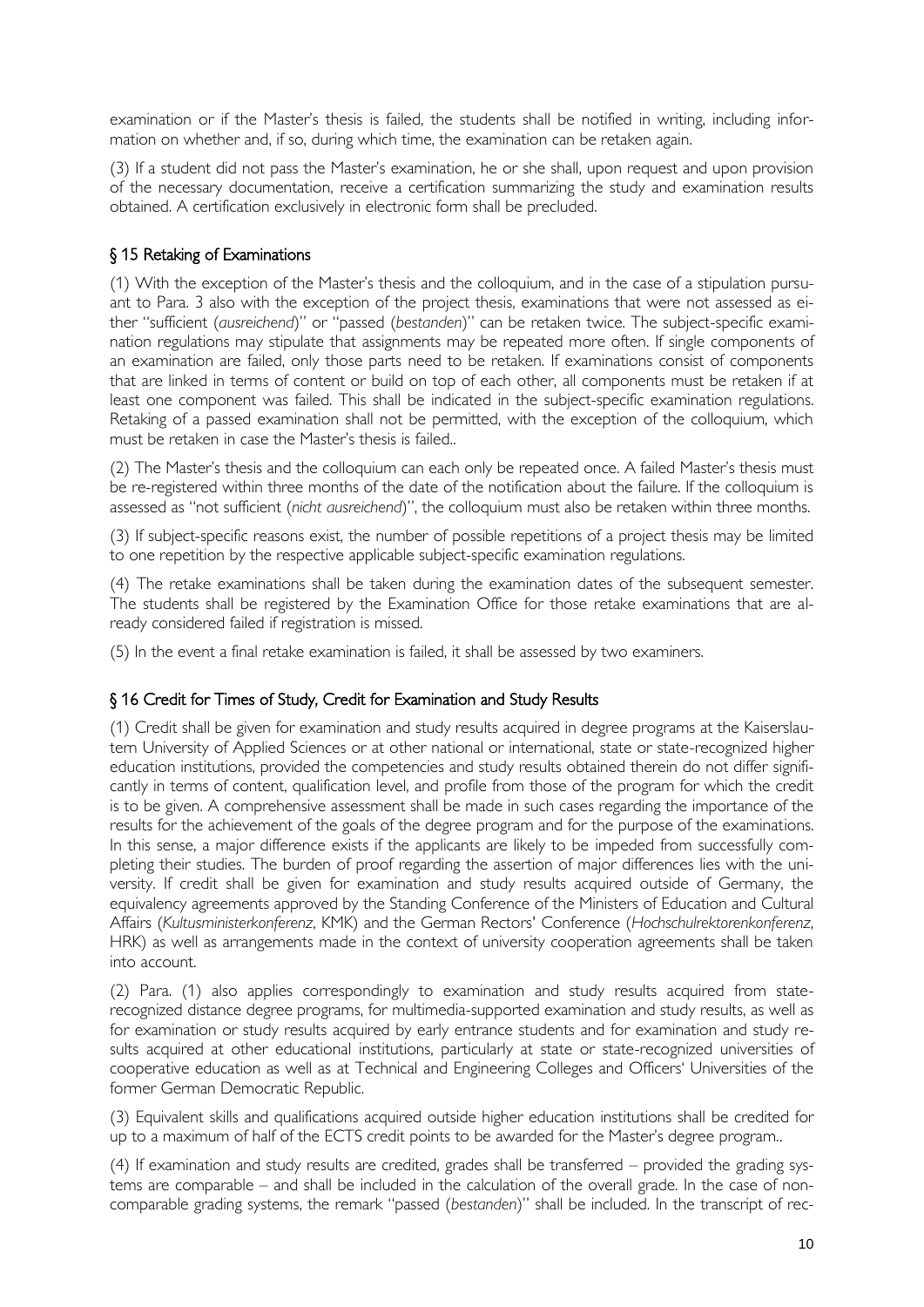ords, such credit shall be marked. The ECTS credit points stipulated in the respective subject-specific examination results shall be awarded for the examination and study results for which credit is given.

(5) Given the prerequisites of Para  $(1) - (2)$ , a legal entitlement to credit exists. Credit for examination and study results acquired in an equivalent or subject-related degree program shall be awarded ex officio. The students shall submit the documents required for the credit to be awarded on time to allow the credit award process to be completed prior to the registration deadline for the next examination date. Applications for the award of credit shall normally be processed within a period of no more than four months. In the event of enrollment into a degree program or a change of degree program, an application for award of credit for academic achievements shall be made within one semester after the enrollment, resp. the change of program. In the event of a period of study abroad, the application for the award of credit for academic achievements acquired shall be made within one semester following return from the stay abroad. After that, applications may not be submitted anymore.

<span id="page-10-0"></span>(6) The Examination Board shall decide about the award of credit.

#### § 17 Scope of Master's Examination

(1) The Master's examination consists of

- 1. the Master's thesis,
- 2. the colloquium about the Master's thesis,
- 3. the other module examinations listed in the subject-specific examination regulations.

(2) The subject-specific examination regulations shall indicate the modules and the examinations assigned to them that make up the module examinations pursuant to Para. (1) no. 3. The modules have ECTs credit points assigned to them that assess the amount of study effort required to complete them. The basis for the calculation of one credit point are thirty hours of work in the case of regular attendance programs, with the exception of the career-compatible degree programs.

### <span id="page-10-1"></span>§ 18 Calculation of the Overall Grade, Transcript of Records

(1) The overall grade shall be obtained from the weighted average of the grades of the module examinations, provided these comprise at least one examination result. The weighting shall be done in accordance with the respective applicable subject-specific examination results. For the calculation of the overall grade, only the first decimal after the decimal point shall be taken into account; all other decimal places shall be deleted without rounding. The subject-specific examination regulations shall stipulate whether the overall grade "passed with distinction (*mit Auszeichnung bestanden*)" shall be awarded and starting from which grade point average this overall grade shall be awarded. The grades are:

If the average is up to  $1.5$   $=$  very good (sehr gut)

If the average is above 1.5 and up to 2.5 = good (*gut*)

If the average is above 2.5 and up to 3.5 = satisfactory (*befriedigend*)

If the average is above 3.5 and up to 4.0 = sufficient (*ausreichend*)

If the average is above 4.0 = insufficient/failed (*nicht ausreichend*).

(2) A transcript of records shall be issued for the successfully completed Master's examination. This transcript shall include:

- 1. Degree program, including any addition, if existent (e.g., study focus, study track)
- 2. Topic of the Master's thesis
- 3. Names of the modules taken to pass the Master's examination, including the module grade obtained and the ECTS credit points awarded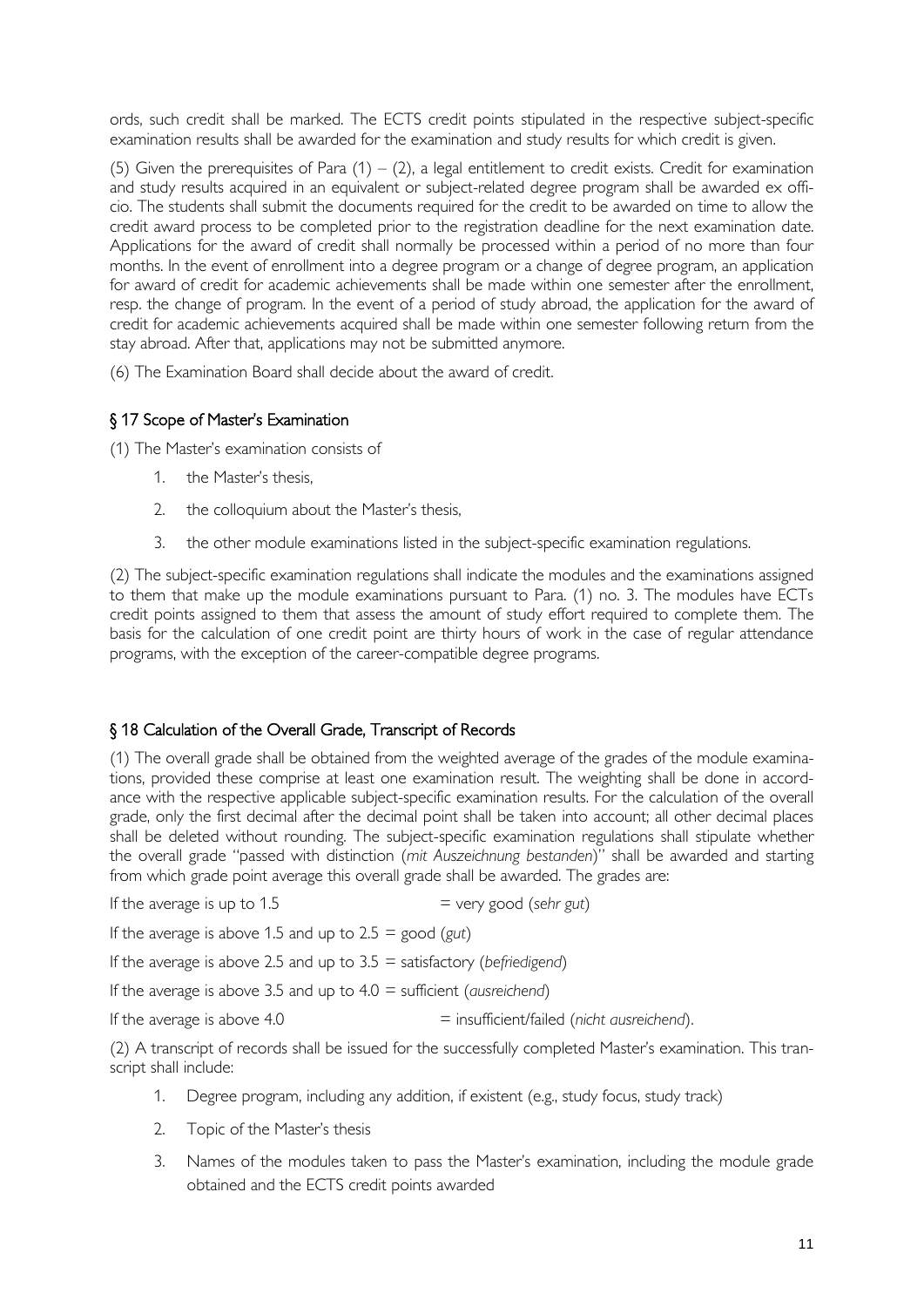- 4. Overall grade and overall number of ECTS credit points of the degree program
- 5. Upon request by the student: duration of the studies in that subject until the successful completion of the Master's examination

(3) Upon request by a student, the grades of examinations taken in addition shall be included in an appendix to the transcript of records.

(4) The students shall receive a ranking of their overall grade via a ranking table in accordance with the current ECTS Users' Guide. For the ranking, all degrees of the four semesters preceding graduation from the respective degree program shall be taken into account. The subject-specific examination regulations can stipulate the inclusion of additional semesters preceding this referral period in the calculation. The ranking shall be done if the referral group comprises a minimum of 30 degrees. The ranking shall be recorded in the appendix to the transcript of records.

(5) In addition, the university shall issue a Diploma Supplement (DS) in accordance with the "Diploma Supplement Model" of the European Union/European Council/UNESCO in both German and English. For the representation of the national education system (DS paragraph 8), the text coordinated between the Standing Conference of the Ministers of Education and Cultural Affairs (*Kultusministerkonferenz*) and the German Rectors' Conference (*Hochschulrektorenkonferenz*) in its respective applicable version shall be used. In particular, it shall contain information about the university, the type of degree, the degree program, the admission requirements, the study requirements and the course of the studies as well as about the German university system. In addition to being issued the Diploma Supplement, the students shall be given an English translation of the transcript of records.

(6) The transcript of records shall be signed by the President of the University of Applied Sciences and by the presiding member of the Examination Board and shall bear the date of the student's final examination result or academic achievement.

(7) Issuance of an electronic version of the transcript of records and of the Diploma Supplement shall be precluded.

#### <span id="page-11-0"></span>§ 19 Master's Certificate

(1) At the same time as the transcript of records, a certificate shall be issued bearing the date of the transcript of records. This certificate shall serve to certify the award of the academic degree.

(2) The Master's Certificate shall be signed by the President of the University of Applied Sciences and the seal of the university shall be affixed to it.

<span id="page-11-1"></span>(3) Issuance of an electronic version of the Master's Certificate shall be precluded.

#### § 20 Invalidity of the Master's Examination

(1) If the candidate cheated during an exam and if this act is only revealed after the transcript of records has been issued, the Examination Board can retroactively correct the grades accordingly for those examinations on which the candidate cheated and can declare the examination as a whole or parts thereof as failed.

(2) If the prerequisites for admission to an examination were not fulfilled without any intention to cheat on the part of the student, and if this fact is only revealed after the transcript of records has been issued, then this defect is rectified by the passing of the examination. If a student willfully gained wrongful admission, the Examination Board shall make a decision.

(3) Prior to such a decision, the student shall be provided an opportunity to make a statement.

(4) The incorrect transcript of records shall be seized and, if necessary, a new one shall be issued. Together with the incorrect transcript of records, the Master's Certificate shall also be seized if the examination was declared to be "failed (*nicht bestanden*)" due to deception.